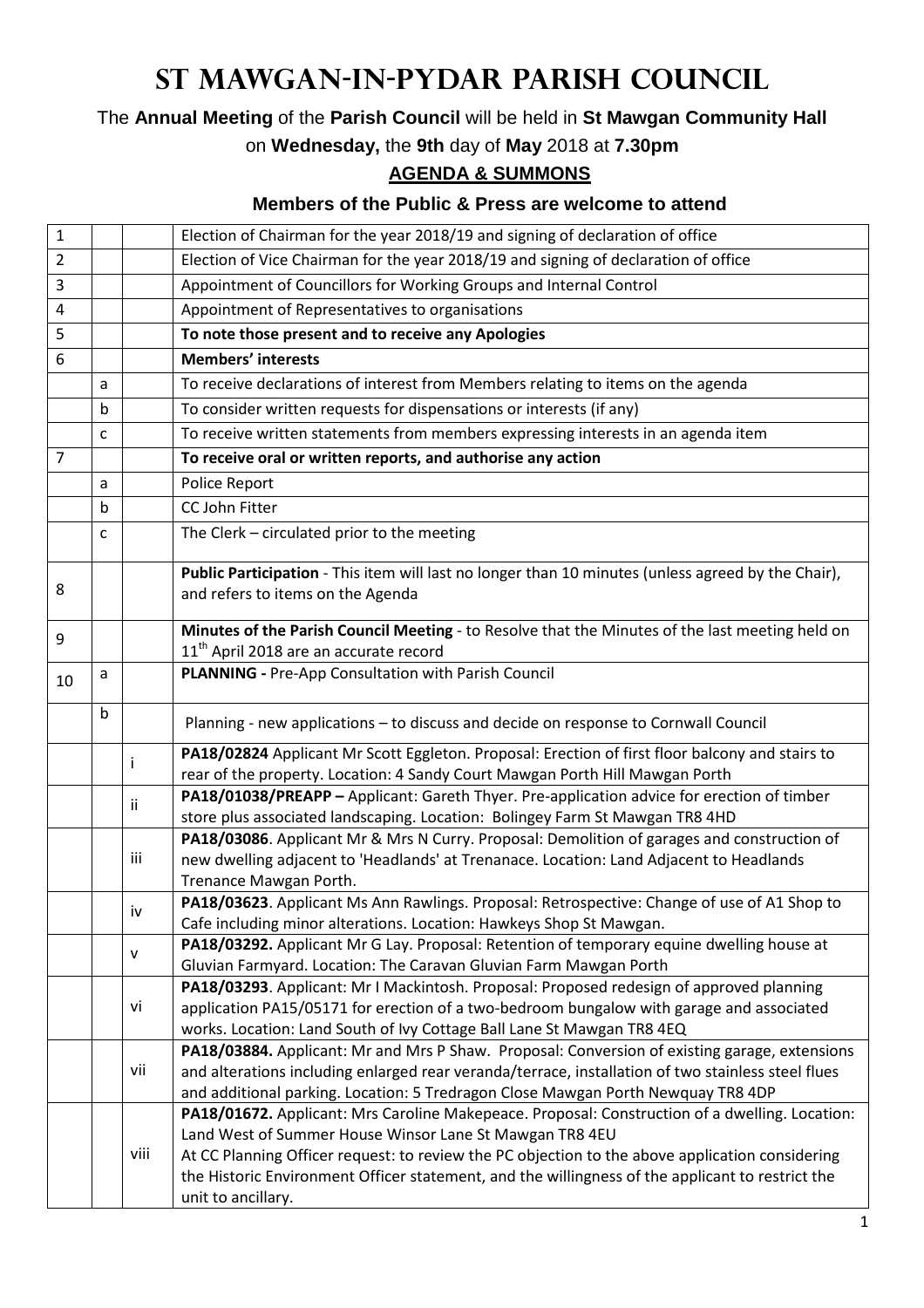|    | C |     | To consider planning applications received before meeting                                                                                                                                                                                                                                                                                                                                                                                                                                                                                                                                                                           |
|----|---|-----|-------------------------------------------------------------------------------------------------------------------------------------------------------------------------------------------------------------------------------------------------------------------------------------------------------------------------------------------------------------------------------------------------------------------------------------------------------------------------------------------------------------------------------------------------------------------------------------------------------------------------------------|
|    | d |     | To note Advices and Decisions by Cornwall Council:                                                                                                                                                                                                                                                                                                                                                                                                                                                                                                                                                                                  |
|    |   | Ť   | PA18/01707 APPROVED Applicant: Mr And Mrs I Jeffrey. Proposal: Proposed rear sunroom<br>extension and replacement windows and doors. Location: Merrick Lanvean St Mawgan TR8 4EY                                                                                                                                                                                                                                                                                                                                                                                                                                                    |
|    |   | ii. | PA17/06953 APPROVED Applicant: Mr C Broom. Proposal: The construction of a single dwelling<br>for the primary agricultural farm worker. Location: Land at Trevarrian Barton Trevarrian Newquay                                                                                                                                                                                                                                                                                                                                                                                                                                      |
|    | e |     | To discuss planning enforcement issues - to refer any new issues and updates - if any                                                                                                                                                                                                                                                                                                                                                                                                                                                                                                                                               |
| 11 |   |     | WORKING GROUPS - to receive reports (if any), and agree any necessary action and expenditure:                                                                                                                                                                                                                                                                                                                                                                                                                                                                                                                                       |
|    | a |     | Amenities                                                                                                                                                                                                                                                                                                                                                                                                                                                                                                                                                                                                                           |
|    | b |     | Transport and Rights of Way                                                                                                                                                                                                                                                                                                                                                                                                                                                                                                                                                                                                         |
|    |   |     | Mawgan Porth/Trenance public footpath signage                                                                                                                                                                                                                                                                                                                                                                                                                                                                                                                                                                                       |
|    | C |     | <b>Beach and Environment</b>                                                                                                                                                                                                                                                                                                                                                                                                                                                                                                                                                                                                        |
|    | d |     | Neighbourhood Plan                                                                                                                                                                                                                                                                                                                                                                                                                                                                                                                                                                                                                  |
|    | e |     | Digital Media for Parish Council                                                                                                                                                                                                                                                                                                                                                                                                                                                                                                                                                                                                    |
| 12 |   |     | <b>REPORTS FROM MEETINGS:</b>                                                                                                                                                                                                                                                                                                                                                                                                                                                                                                                                                                                                       |
|    |   | Ť   | <b>Affordable Housing</b>                                                                                                                                                                                                                                                                                                                                                                                                                                                                                                                                                                                                           |
| 13 |   |     | To note and discuss (if appropriate) the correspondence received since the last meeting<br>(circulated) and any associated actions and expenditure:<br>Minerals Safeguarding Development Plan Document - Consultation on the Schedule of<br>Modifications.<br>GWR - smart mobile phone ticketing<br>Town and Parish Council Planning and Devolution Newsletter - circulated<br>Playing Field Booking - 22 <sup>nd</sup> June, St Mawgan-in-Pydar School Fair - 5.30pm.<br>CALC April Newsletter - including GDPR<br><b>NALC Model Standing Orders</b><br>Surfers Against Sewage Fundraising and Awareness Days - Mawgan Porth Beach |
| 14 |   |     | <b>FINANCE and LEGISLATION:</b>                                                                                                                                                                                                                                                                                                                                                                                                                                                                                                                                                                                                     |
|    | a |     | To note any income received - £18,500 Precept, £348.68 CTS Grant, Kernow Solar Park £2,590                                                                                                                                                                                                                                                                                                                                                                                                                                                                                                                                          |
|    | b |     | Internal Control - conducted 15 <sup>th</sup> April                                                                                                                                                                                                                                                                                                                                                                                                                                                                                                                                                                                 |
|    | c |     | Internal Audit Report 2017-2018 (circulated prior to meeting) - Agree to authorise the Clerk to<br>complete the Internal Audit Report Response Record in accordance with Clerk's response - as<br>circulated.                                                                                                                                                                                                                                                                                                                                                                                                                       |
|    | d |     | Smaller Authority approval of the accounting statements - Annual Accounts year end 2017-2018<br>- to approve accounts as circulated and signed by the Chair.                                                                                                                                                                                                                                                                                                                                                                                                                                                                        |
|    | e |     | Internal Control - To accept the Statement of Internal Control to accompany the accounts                                                                                                                                                                                                                                                                                                                                                                                                                                                                                                                                            |
|    | f |     | Annual Return for the year ending 31 <sup>st</sup> March 2018                                                                                                                                                                                                                                                                                                                                                                                                                                                                                                                                                                       |
|    |   | Ť   | Annual Governance Statement 2017-18 - to approve section 1, as circulated prior to the meeting                                                                                                                                                                                                                                                                                                                                                                                                                                                                                                                                      |
|    |   | ii  | Accounting Statement 2017-18 - to approve section 2, as circulated prior to the meeting                                                                                                                                                                                                                                                                                                                                                                                                                                                                                                                                             |